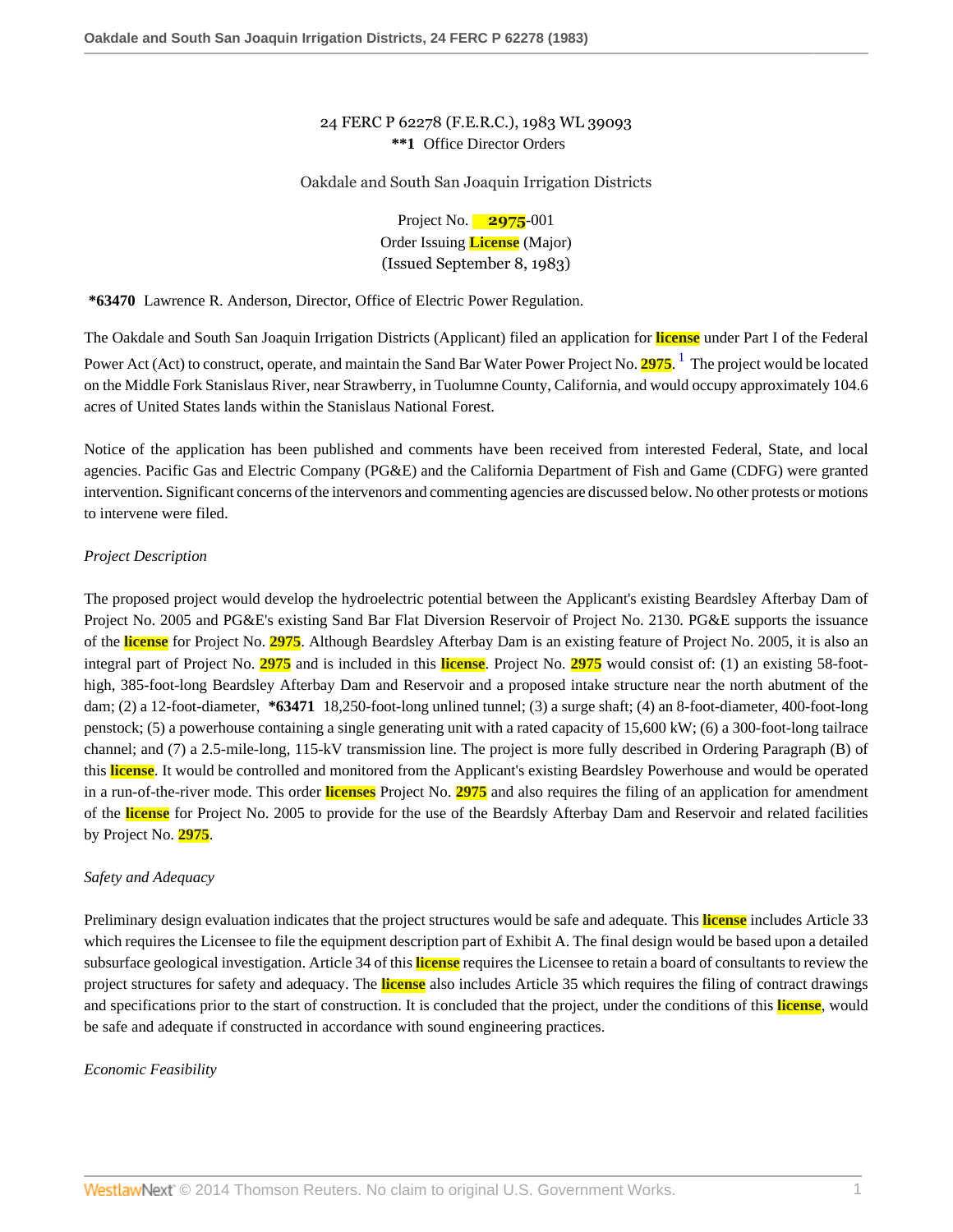<span id="page-1-0"></span>**\*\*2** The proposed project would generate an estimated average 84 million kWh of energy annually which would be sold to PG&E.<sup>[2](#page-7-1)</sup> The project is economically feasible based on the sale of project power at the avoided cost in the state of California adjusted for escalation.

## *Environmental Considerations*

## *A. Fish and Wildlife Resources*

The 4.2-mile-long reach of the Middle Fork Stanislaus River between Beardsley Afterbay and Sand Bar Flat Dam supports a very high quality cold-water fishery comprised of rainbow, brown, and brook trout.

The CDFG, U.S. Fish and Wildlife Service (FWS), and U.S. Forest Service (USFS) indicated that diversions for the proposed project would result in inadequate stream flows to support the valuable and productive rainbow and brown trout fishery that currently exists in this reach of the river. The CDFG and USFS also noted that, unless adequate flows are maintained, increased angler pressure on the reduced stream would result in a smaller average size of trout in the project area. CDFG in its petition to intervene stated that any **license** granted to the Applicant should include conditions of operation designed to protect the fish and wildlife resources of Middle Fork Stanislaus River.

The Applicant has negotiated separate agreements with CDFG and USFS that would require a continuous minimum flow of 135 cfs from the Beardsley Afterbay Dam. It is concluded that a continuous minimum flow of 135 cfs (50 cfs in dry years) released from the Beardsley Afterbay Dam would protect the aquatic resources in the project area. This **license** includes Article 38 which requires the Licensee to release the above minimum flows.

The project area is situated in a migration corridor for mule deer. During the summer, a limited number of deer occur in the project vicinity. Bald eagles occur in the project vicinity during the winter, but they would not be affected by the project. No eagles have been sighted during the summer, but there is possibility of a nest site located near the Sand Bar Flat Dam. Consequently, the Applicant has agreed to survey the project area to determine the extent of bald eagle nesting activity there.

The USFS and CDFG recommended that the Applicant mitigate for the loss of wildlife habitat that would result from the construction of project facilities. The Applicant indicated that, because of the project area's steep topography, land area for suitable on-site mitigation is unavailable. If suitable on-site areas are not available, consideration should be given to wildlife mitigation outside the project boundary. The agencies are also concerned that the proposed penstock and tailrace may hinder or block deer migration through the project area. The Applicant indicated that project design changes are being evaluated to minimize this impact.

Article 39 of this **license** requires the Licensee to file a revised report on Fish, Wildlife, and Botanical Resources, prepared after consultation with the appropriate agencies, that presents: (1) a plan to mitigate for wildlife habitat loss; and (2) any revisions to penstock or tailrace design necessary to minimize impacts to mule deer that migrate through the project area; and (3) the results of the bald eagle survey that the Applicant has agreed to conduct, and a plan to avoid adverse impacts to eagles or eagle nests affected by the project's construction, operation, or maintenance.

# **\*\*3 \*63472** *B. Water Quality*

Water quality of the Middle Fork Stanislaus River below Beardsley Afterbay Dam indicates that the water has a low nutrient concentration and a dissolved oxygen concentration near air-saturation level. Data on the sediment load of the river in the project area are unavailable. However, the stable landforms of the upper drainage, in combination with the sediment trapping capabilities of the two upstream dams, appear to limit the suspended sediment load of the river below Beardsley Afterbay.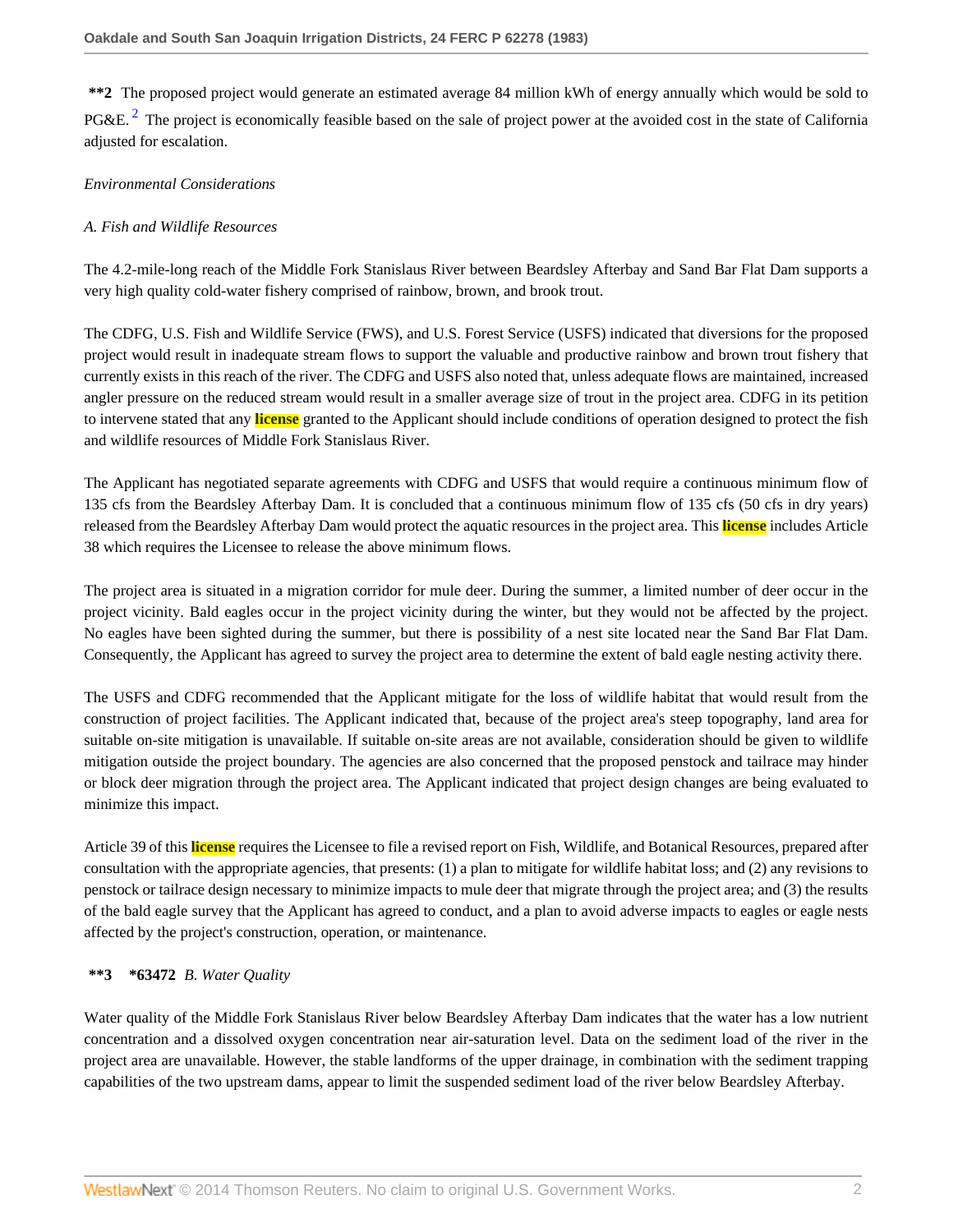The Resources Agency of California (Agency) expressed concern that the Applicant's proposed sedimentation basins would not be adequate to contain spoils from tunnel boring in the event that large quantities of groundwater are encountered. The Agency indicated that, in order to prevent oil residues and sediment from reaching the Middle Fork Stanislaus River, provisions to control this water must be made. Article 40 of this **license** requires the Licensee to develop a plan to control erosion and ensure that sediments and other pollutants would not enter the river. The plan is to be developed in consultation with Federal and State agencies.

The Applicant sent a letter to the Central Valley Regional Water Control Board (Board) on August 18, 1981, requesting water quality certification for the construction and operation of the proposed project. On June 6, 1983, the Board waived the requirement for water quality certification for the project.

# *C. Cultural Resources*

Archeological surveys conducted for the USFS have recorded numerous prehistoric resources in the vicinity of the proposed project. These prehistoric resources include bedrock mortars, lithic scatters, and midden locations. None of these sites, however, would be impacted by the proposed project.

The California State Historic Preservation Officer reviewed the Applicant's cultural resources assessment and did not have any comments on that document.

In accordance with Commission practice, this **license** includes Article 41 which requires cultural resource protection measures in the event any cultural resources are discovered during project construction.

## *D. Recreational Facilities*

Two USFS recreational sites and a hiking trail are situated in the project area. The Applicant's proposed recreation plan, which was filed as a supplement to the original Report on Recreation Resources, indicates that Applicant would finance the costs of: (1) designing, constructing, operating, and maintaining new facilities at two USFS recreation sites (10 improved campsites, two vault toilets, parking area for day users, potable water supply system, and an interior/loop road at the existing Sand Bar Flat Campground and a parking area and single vault toilet at a new day-use site in the Beardsley Afterbay Dam area); and (2) upgrading the existing USFS hiking trail between Beardsley Dam and Sand Bar Flat Campground. A subsequent agreement between the Applicant and the USFS indicates that the USFS will be responsible for the design, construction, operation and maintenance connected with the recreational facilities, while the Applicant would finance the costs of these facilities. The recreation plan for the project is being approved herein.

## **\*\*4** *E. Other Environmental Impacts*

Approval of the subject application would not result in any significant adverse long-term environmental impacts. Construction activities could produce some temporary adverse impacts, such as dust and noise from vehicles and machinery, a small amount of turbidity and sedimentation in the Middle Fork Stanislaus river and the disturbance of a relatively small amount of vegetation at the powerhouse site and in the pipeline corridor. The Applicant's proposed mitigation should ensure that these impacts are relatively minor in scope and temporary in duration.

On the basis of the record, and Staff's independent analysis, it is concluded that issuance of a **license** for the project, as conditioned, will not constitute a major Federal action significantly affecting the quality of the human environment.

## *Other Aspects of Comprehensive Development*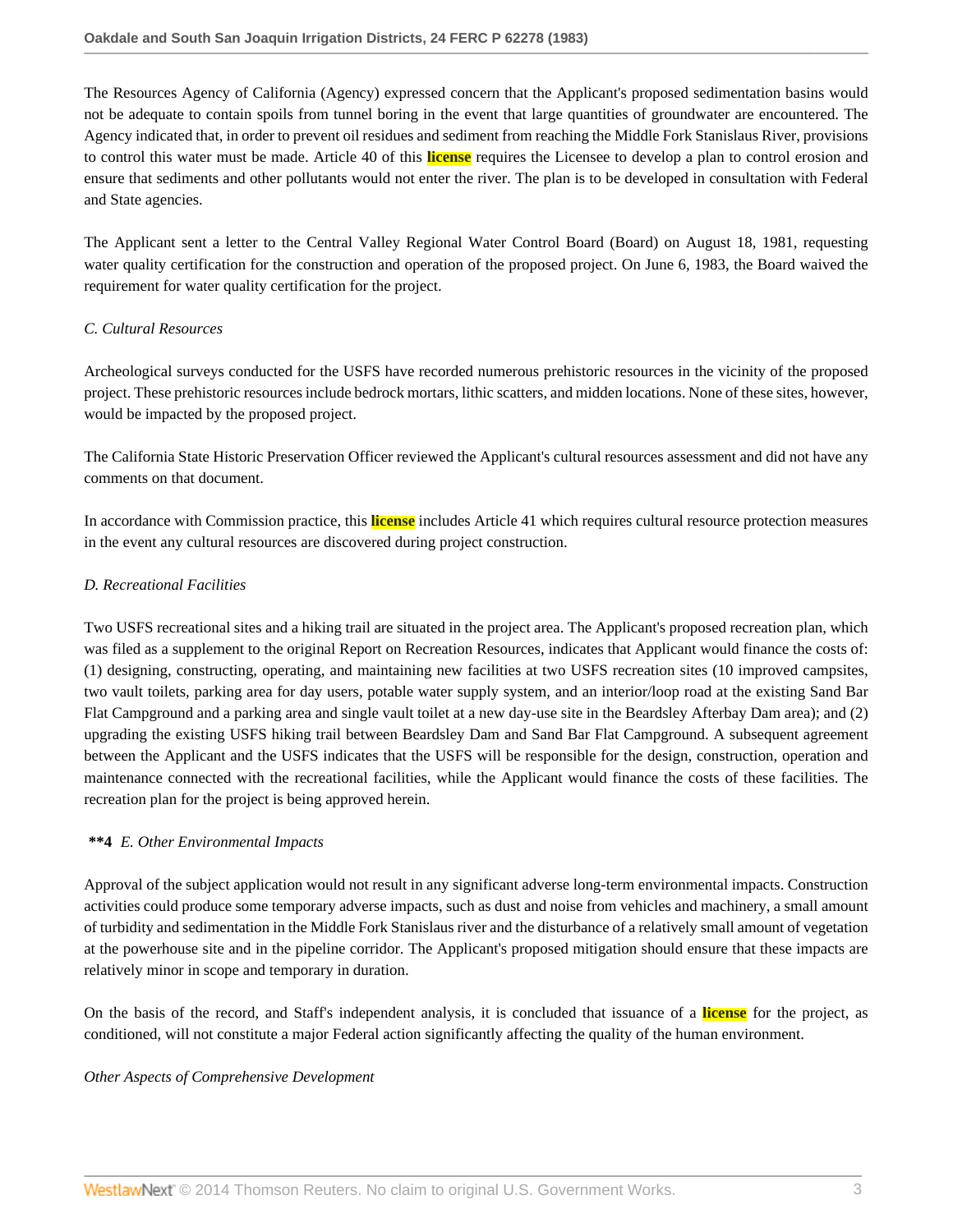The proposed project would develop the water power potential of the Middle Fork Stanislaus River, and would not be in conflict with any planned development in that reach of the river.

It is concluded that, subject to terms and conditions of this **license**, the project is best adapted to a plan for the comprehensive development of the San Joaquin River Basin for beneficial purposes.

## *License Term*

The proposed scale of development is less than that which would warrant a full 50-year term since the project's dam and reservoir currently exist. Therefore pursuant to the Commission's policy for **licensing** projects involving moderate development, <sup>[3](#page-7-2)</sup> this **license** term will be for a period of 40 years.

## <span id="page-3-0"></span>**\*63473** *It is ordered that*:

(A) This **license** is issued to the Oakdale and South San Joaquin Irrigation Districts (Licensee), under Part I of the Federal Power Act (Act), for a period of 40 years, effective the first day of the month in which this order is issued, for the construction, operation, and maintenance of the Sand Bar Power Project No. **2975**, located in Tuolumne County, California on the Middle Fork Stanislaus River and occupying lands within the Stanislaus National Forest. This **license** is subject to the terms and conditions of the Act, which is incorporated by reference as part of this **license**, and subject to the regulations the Commission issues under the provisions of the Act.

(B) The Sand Bar Power Project No. **2975** consists of:

(1) All lands, to the extent of the Licensee's interests in those lands, constituting the project area and enclosed by the project boundary. The project area and boundary are shown and described by Exhibit G that forms part of the application for **license** and that is designated and described as:

## TABULAR OR GRAPHIC MATERIAL SET FORTH AT THIS POINT IS NOT DISPLAYABLE

(2) Project works consist of: (a) an existing 58-foot-high, 385-foot-long Beardsley Afterbay Dam and Reservoir and a proposed intake structure near the north abutment of the dam; (b) a 12-foot-diameter, 18,250-foot-long unlined tunnel; (c) a surge shaft; (d) an 8-foot-diameter, 400-foot-long penstock; (e) a powerhouse containing a single generating unit with a rated capacity of 15,600 kW; (f) a 300-foot-long tailrace channel; (g) a 2.5-mile-long, 115-kV transmission line connecting t PG&E transmission line, (h) a 0.5-mile-long new road and an 8.5-mile-long existing road to be upgraded, (i) a  $13.^8/_{115}$ -kV substation; and (j) appurtenant facilities.

**\*\*5** The location, nature, and character of these project works are generally shown and described by the exhibits cited above and more specifically shown and described by certain other exhibits that also form a part of the application for **license** and that are designated and described as:

# TABULAR OR GRAPHIC MATERIAL SET FORTH AT THIS POINT IS NOT DISPLAYABLE

The Report on Recreational Resources, titled "Recreation Plan", filed as a supplement to Exhibit E on July 15, 1982, consisting of 7 unnumbered pages of text and two drawings FERC Nos. **2975**-16 and -17.

(3) All of the structures, fixtures, equipment, or facilities used or useful in the operation or maintenance of the project and located within the project boundary, as approved by the Commission, and all riparian or other rights that are necessary or appropriate in the operation or maintenance of the project.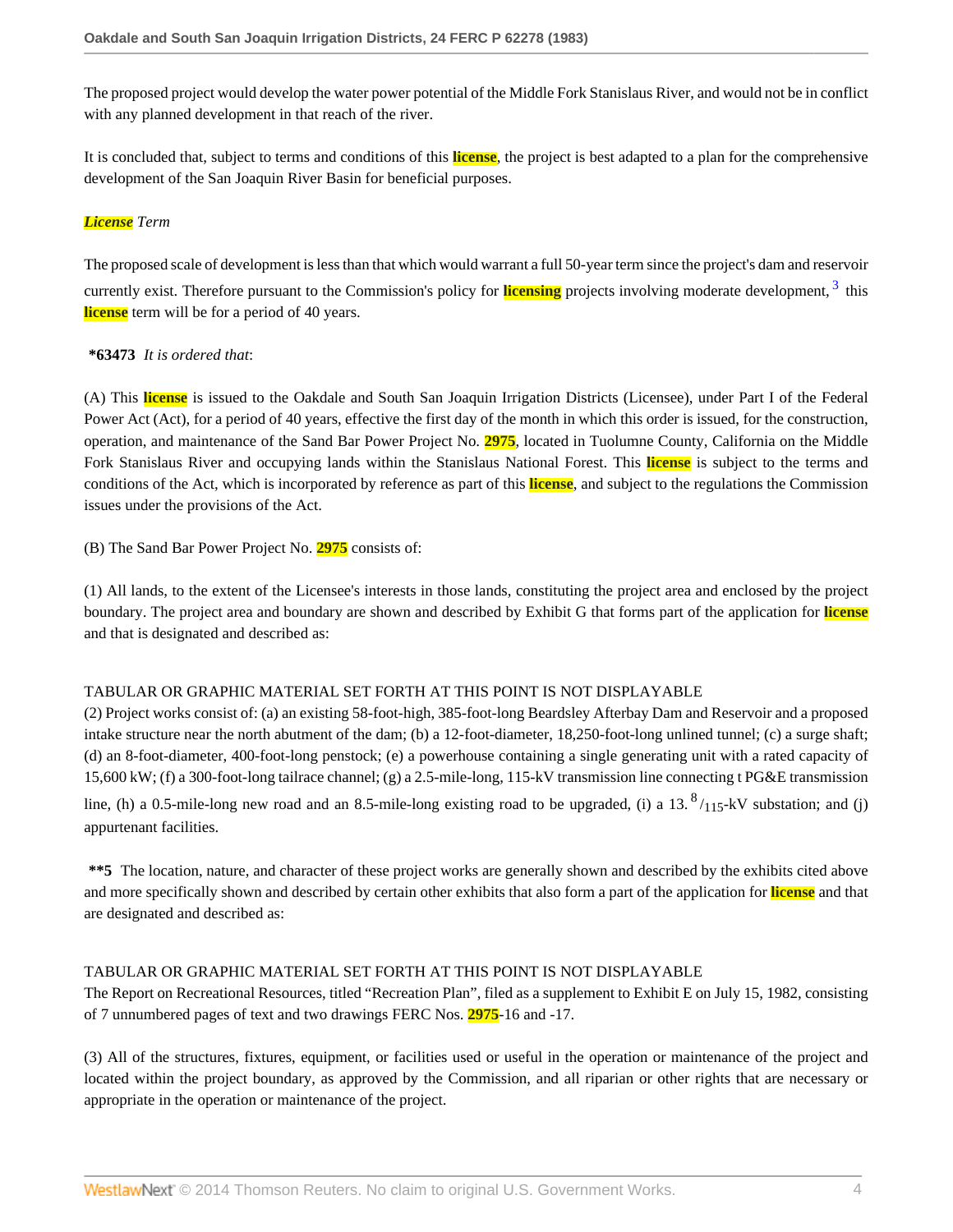(C) Exhibit drawings G-2 and F-1 through F-10, designated in Ordering Paragraph (B) above, are approved and made a part of the **license** only to the extent that they show the general location, description, and layout of the project works.

(D) The Recreation Plan and Exhibit E drawings, designated in Ordering Paragraph (B) above are approved and made a part of the **license**.

(E) This **license** is also subject to the terms and conditions set forth in Form L-2 (revised October 1975) entitled "Terms and Conditions of **License** for Unconstructed Major Project Affecting Lands of the United States" attached to (reported at 54 FPC 1808) and made a part of this **license**. The **license** is also subject to the following additional articles:

*Article 33*. The Licensee shall file for approval of the Director, Office of Electric Power Regulation, Exhibits F and G drawings and the equipment description part of Exhibit A within 90 days of completion of construction describing the project as-built and showing Beardsley Afterbay Dam and Reservoir as part of the project. The Exhibit G drawings should indicate which project facilities are also **licensed** as part of Project No. 2005.

*Article 34*. The Licensee shall retain a Board of two or more qualified, independent, engineering consultants experienced in engineering geology and civil engineering to review the design, specifications, and construction of the project for safety and adequacy. The names and qualifications of the Board members shall be submitted to the Director, OEPR, for approval. Among other things, the Board shall assess the geology; the design, specifications, and construction of the power tunnel, power tunnel intake, and powerhouse; instrumentation; the construction inspection program; and construction procedures and progress. The Licensee shall submit to the Commission copies of the Board's Report on each meeting. Reports reviewing **\*63474** each portion of the project shall be submitted prior to or simultaneously with the submission of the corresponding Exhibit F final design drawings.

*Article 35*. The Licensee shall file with the Commission's Regional Engineer in San Francisco, California, and the Director, Office of Electric Power Regulation, one copy each of the contract drawings and specifications for pertinent features of the project additions, such as water retention structures, powerhouse and water conveyance structures, 60 days prior to the start of construction. The Director, Office of Electric Power Regulation, may require changes in the plans and specifications to assure a safe and adequate project.

**\*\*6** *Article 36*. The Licensee shall review and approve the design and construction procedures for contractor-designed cofferdams and deep excavations prior to start of construction. The Licensee shall file with the Commission's Regional Engineer and Director, Office of Electric Power Regulation, one copy of the approved construction drawings and specifications, and a copy of the letter of approval.

*Article 37*. The Licensee shall commence construction of the project within two years from the effective date of the **license** and shall thereafter in good faith and with due diligence prosecute such construction and shall complete construction of such project works within five years from the effective date of the **license**.

*Article 38*. Licensee shall discharge from the Beardsley Afterbay Dam a continuous minimum flow of 135 cubic feet per second (cfs), or inflow, whichever is less, in all years except those defined as dry years by the California Department of Water Resources (CDWR), for the purpose of protecting and enhancing aquatic resources in the Middle Fork Stanislaus River. During a dry water year, licensee shall discharge from the Beardsley Afterbay Dam a continuous minimum flow of 50 cfs. If, during a designated dry year, the February 1 or later water predictions of the CDWR indicates that dry year conditions no longer prevail, a flow release of 135 cfs will resume immediately. These flows may be temporarily modified if required by operating emergencies beyond the control of the Licensee, for maintenance work, and for short periods for fishery management purposes upon mutual agreement between the Licensee and the California Department of Fish and Game (CDFG). During the periods of routine maintenance that will affect flow releases, the Licensee shall consult and comply with measures recommended by CDFG to protect the aquatic environment, prior to scheduling of work.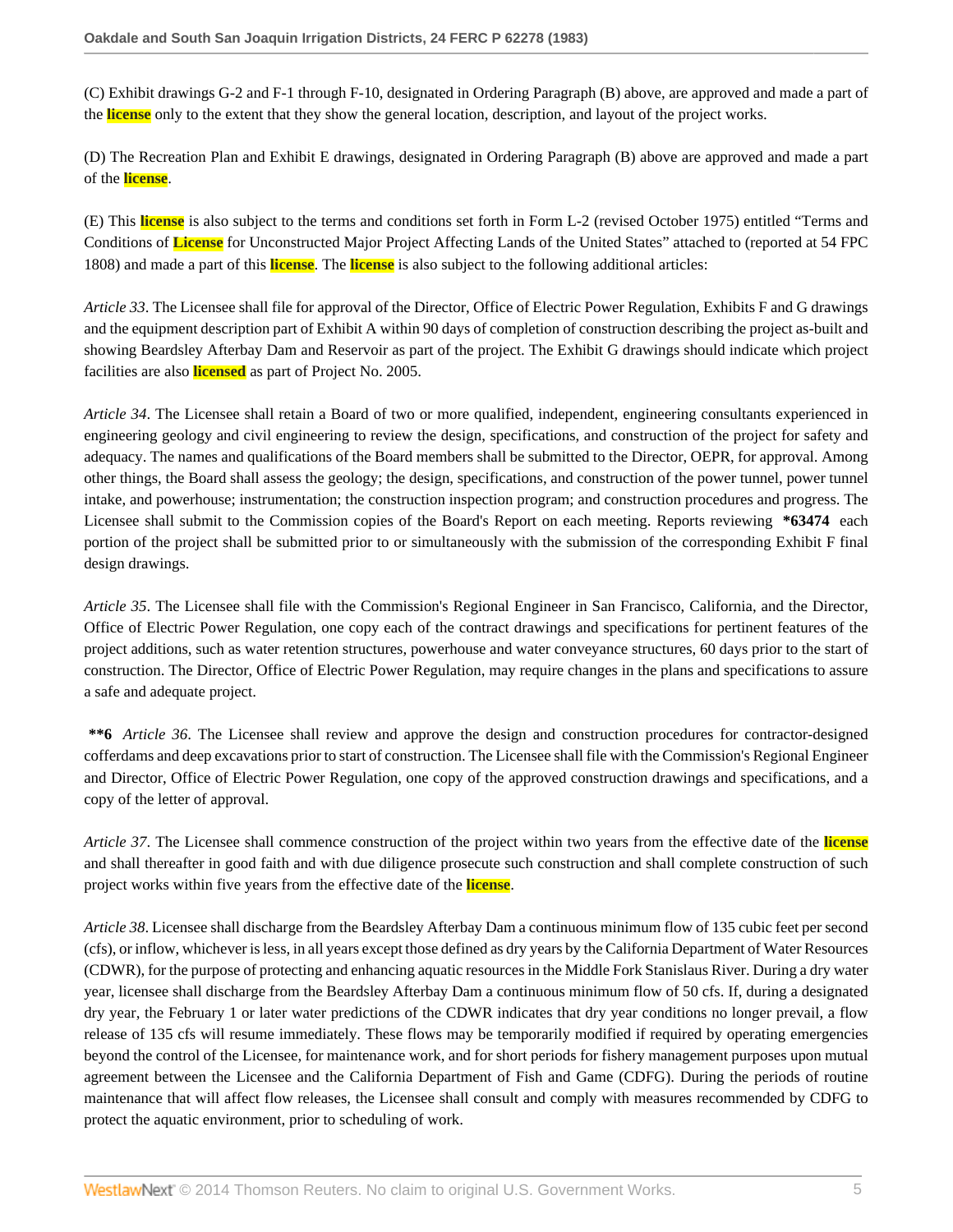*Article 39*. Licensee shall, after consultation with the U.S. Fish and Wildlife Service, U.S. Forest Service, and the California Department of Fish and Game, file for Commission approval within 1 year from the date of issuance of this **license**, a revised Report on Fish, Wildlife, and Botanical Resources, which shall include: (1) a plan to mitigate the loss of wildlife habitat attributed to the project's construction; (2) any revisions to the design of the penstock and tailrace facilities necessary to minimize the project's adverse impacts on mule deer that migrate through the project area; and (3) the results of the bald eagle survey, and a plan to avoid any adverse impacts to any eagles or eagle nests affected by the project's construction, operation, or maintenance.

*Article 40*. The Licensee shall consult with the Resources Agency of California and the U.S. Fish and Wildlife Service and prepare a detailed plan: (1) to control erosion, and (2) to minimize the quantity of inorganic sediment, oil residues, and other potential water pollutants resulting from construction, operation, and maintenance of project facilities. This plan shall include an implementation schedule, monitoring and maintenance programs for project construction and operation, and evidence of agency consultation. This plan shall be filed with the Commission's Regional Engineer in San Francisco, California, and the Director, Office of Electric Power Regulation, at least 60 days prior to any ground-disturbing activity or spoil disposal. The Director, Office of Electric Power Regulation, may require changes in the plan.

**\*\*7** *Article 41*. The Licensee shall, prior to the commencement of any future construction at the project, consult with the California State Historic Preservation Officer (SHPO) about the need for any cultural resource survey and salvage work. The Licensee shall make available funds in a reasonable amount for any such work as required. If any previously unrecorded archeological or historical sites are discovered during the course of construction or development of any project works or other facilities at the project, construction activity in the vicinity shall be halted, a qualified archeologist shall be consulted to determine the significance of the sites, and the Licensee shall consult with the SHPO to develop a mitigation plan for the protection of significant archeological or historical resources. If the Licensee and the SHPO cannot agree on the amount of money to be expended on archeological or historical work related to the project, the Commission reserves the right to require the Licensee to conduct, at its own expense, any such work found necessary.

**\*63475** *Article 42*. The Licensee shall pay the United States the following annual charges:

(a) For the purpose of reimbursing the United States for the cost of administration of Part I of the Act, a reasonable amount as determined in accordance with the provisions of the Commission's regulations in effect from time to time. The authorized installed capacity for that purpose is 20,800 horsepower.

(b) For the purpose of recompensing the United States for the use, occupancy, and enjoyment of 86 acres of its lands, other than for transmission line right-of-way a reasonable amount as determined in accordance with the provisions of the Commission's regulations in effect from time to time.

(c) For the purpose of recompensing the United States for the use, occupancy, and enjoyment of 18.6 acres of its lands for transmission line right-of-way, a reasonable amount as determined in accordance with the provisions of the Commission's regulations in effect from time to time.

*Article 43*. (a) In accordance with the provisions of this article, the Licensee shall have the authority to grant permission for certain types of use and occupancy of project lands and waters and to convey certain interests in project lands and waters for certain other types of use and occupancy, without prior Commission approval. The Licensee may exercise the authority only if the proposed use and occupancy is consistent with the purposes of protecting and enhancing the scenic, recreational, and other environmental values of the project. For those purposes, the Licensee shall also have continuing responsibility to supervise and control the uses and occupancies for which it grants permission, and to monitor the use of, and ensure compliance with the covenants of the instrument of conveyance for, any interests that it has conveyed, under this article. If a permitted use and occupancy violates any condition of this article or any other condition imposed by the Licensee for protection and enhancement of the project's scenic, recreational, or other environmental values, or if a covenant of a conveyance made under the authority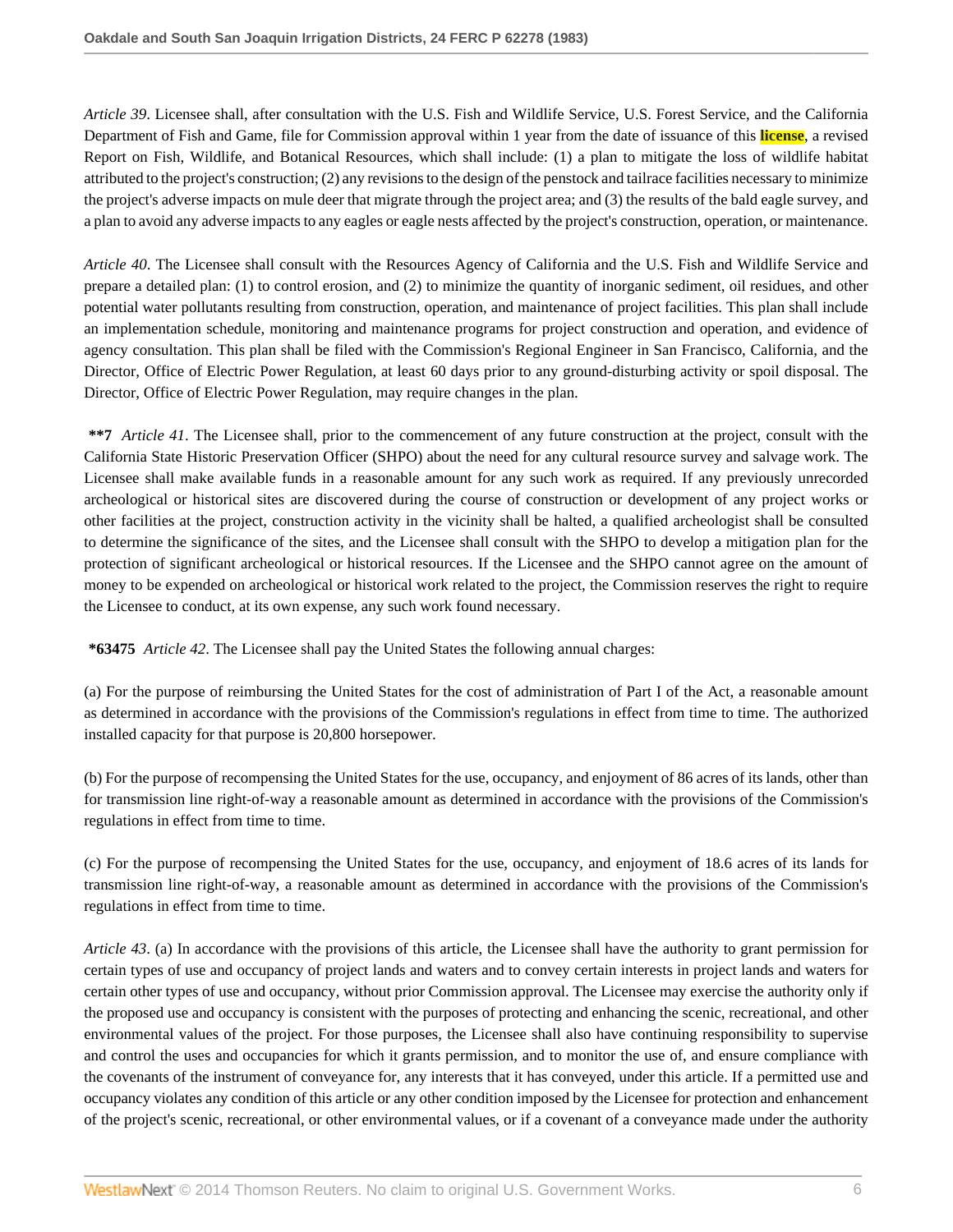of this article is violated, the Licensee shall take any lawful action necessary to correct the violation. For a permitted use or occupancy, that action includes, if necessary, cancelling the permission to use and occupy the project lands and waters and requiring the removal of any non-complying structures and facilities.

**\*\*8** (b) The types of use and occupancy of project lands and waters for which the Licensee may grant permission without prior Commission approval are: (1) landscape plantings; (2) noncommercial piers, landings, boat docks, or similar structures and facilities that can accommodate no more than 10 water craft at a time and where said facility is intended to serve singlefamily type dwellings; and (3) embankments, bulkheads, retaining walls, or similar structures for erosion control to protect the existing shoreline. To the extent feasible and desirable to protect and enhance the project's scenic, recreational, and other environmental values, the Licensee shall require multiple use and occupancy of facilities for access to project lands or waters. The Licensee shall also ensure, to the satisfaction of the Commission's authorized representative, that the uses and occupancies for which it grants permission are maintained in good repair and comply with applicable State and local health and safety requirements. Before granting permission for construction of bulkheads or retaining walls, the Licensee shall: (1) inspect the site of the proposed construction, (2) consider whether the planting of vegetation or the use of riprap would be adequate to control erosion at the site, and (3) determine that the proposed construction is needed and would not change the basic contour of the reservoir shoreline. To implement this paragraph (b), the Licensee may, among other things, establish a program for issuing permits for the specified types of use and occupancy of project lands and waters, which may be subject to the payment of a reasonable fee to cover the Licensee's costs of administering the permit program. The Commission reserves the right to require the Licensee to file a description of its standards, guidelines, and procedures for implementing this paragraph (b) and to require modification of those standards, guidelines, or procedures.

(c) The Licensee may convey easements or rights-of-way across, or leases of, project lands for: (1) replacement, expansion, realignment, or maintenance of bridges and roads for which all necessary State and Federal approvals have been obtained; (2) storm drains and water mains; (3) sewers that do not discharge into project waters; (4) minor access roads; (5) telephone, gas, and electric utility distribution lines; (6) non-project overhead electric transmission lines that do not require erection of support structures within the project boundary; (7) submarine, overhead, or underground major telephone distribution cables or major electric distribution lines (69-kV or less); and (8) water intake or pumping facilities that do not extract more than one million gallons per day from a project reservoir. No later than January 31 of each year, the Licensee shall file three copies of a report briefly describing for each conveyance made under this paragraph (c) during the prior **\*63476** calendar year, the type of interest conveyed, the location of the lands subject to the conveyance, and the nature of the use for which the interest was conveyed.

**\*\*9** (d) The Licensee may convey fee title to, easements or rights-of-way across, or leases of project lands for: (1) construction of new bridges or roads for which all necessary State and Federal approvals have been obtained; (2) sewer or effluent lines that discharge into project waters, for which all necessary Federal and State water quality certificates or permits have been obtained; (3) other pipelines that cross project lands or waters but do not discharge into project waters; (4) non-project overhead electric transmission lines that require erection of support structures within the project boundary, for which all necessary Federal and State approvals have been obtained; (5) private or public marinas that can accommodate no more that 10 watercraft at a time and are located at least one-half mile from any other private or public marina; (6) recreational development consistent with an approved Exhibit R or approved report on recreational resources of an Exhibit E; and (7) other uses, if: (i) the amount of land conveyed for a particular use is five acres or less; (ii) all of the land conveyed is located at least 75 feet, measured horizontally, from the edge of the project reservoir at normal maximum surface elevation; and (iii) no more than 50 total acres of project lands for each project development are conveyed under this clause  $(d)(7)$  in any calendar year. At least 45 days before conveying any interest in project lands under this paragraph (d), the Licensee must file a letter to the Director, Office of Electric Power Regulation, stating its intent to convey the interest and briefly describing the type of interest and location of the lands to be conveyed (a marked Exhibit G or K map may be used), the nature of the proposed use, the identity of any Federal or State agency official consulted, and any Federal or State approvals required for the proposed use. Unless the Director, within 45 days from the filing date, requires the Licensee to file an application for prior approval, the Licensee may convey the intended interest at the end of that period.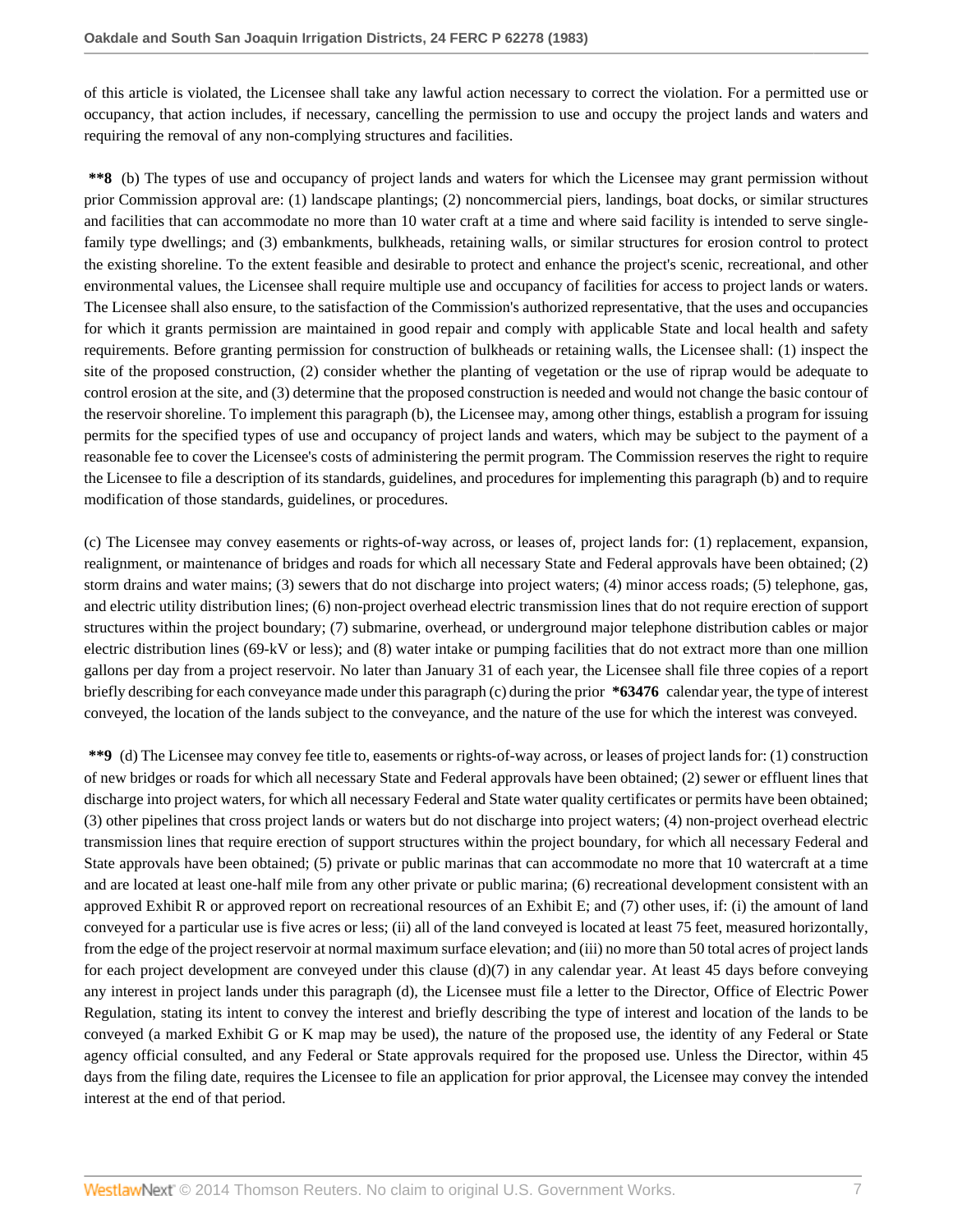(e) The following additional conditions apply to any intended conveyance under paragraph (c) or (d) of this article:

(1) Before conveying the interest, the Licensee shall consult with Federal and State fish and wildlife or recreation agencies, as appropriate, and the State Historic Preservation Officer.

(2) Before conveying the interest, the Licensee shall determine that the proposed use of the lands to be conveyed is not inconsistent with any approved Exhibit R or approved report on recreational resources of an Exhibit E; or, if the project does not have an approved Exhibit R or approved report on recreational resources, that the lands to be conveyed do not have recreational value.

(3) The instrument of conveyance must include covenants running with the land adequate to ensure that: (i) the use of the lands conveyed shall not endanger health, create a nuisance, or otherwise be incompatible with overall project recreational use; and (ii) the grantee shall take all reasonable precautions to ensure that the construction, operation, and maintenance of structures or facilities on the conveyed lands will occur in a manner that will protect the scenic, recreational, and environmental values of the project.

**\*\*10** (4) The Commission reserves the right to require the Licensee to take reasonable remedial action to correct any violation of the terms and conditions of this article, for the protection and enhancement of the project's scenic, recreational, and other environmental values.

(f) The conveyance of an interest in project lands under this article does not in itself change the project boundaries. The project boundaries may be changed to exclude land conveyed under this article only upon approval of revised Exhibit G or K drawings (project boundary maps) reflecting exclusion of that land. Lands conveyed under this article will be excluded from the project only upon a determination that the lands are not necessary for project purposes, such as operation and maintenance, flowage, recreation, public access, protection of environmental resources, and shoreline control, including shoreline aesthetic values. Absent extraordinary circumstances, proposals to exclude lands conveyed under this article from the project shall be consolidated for consideration when revised Exhibit G or K drawings would be filed for approval for other purposes.

(F) The Licensee within 60 days from the date of this order shall file with the Commission for approval an application, in accordance with the Commission's regulations, to amend its **license** for Project No. 2005 to provide for the use of the Beardsley Afterbay Dam and Reservoir and related facilities by Project No. **2975**.

(G) The Licensee's failure to file a petition appealing this order to the Commission shall constitute acceptance of this **license**. In acknowledgment of acceptance of this **license** and its terms and conditions, it shall be signed for the Licensee and returned to the **\*63477** Commission within 60 days from the date this order is issued.

Federal Energy Regulatory Commission

#### Footnotes

- <span id="page-7-0"></span>[1](#page-0-0) Authority to act on this matter is delegated to the Director, Office of Electric Power Regulation, under §375.308 (1983), *FERC Statutes and Regulations* P 30,238. This order may be appealed to the Commission by any party within 30 days of its issuance pursuant to Rule 1902, 18 C.F.R. §375.1902 (1983). Filing an appeal and final Commission action on that appeal are prerequisites for filing an application for rehearing as provided in Section  $313(a)$  of the Act. Filing an appeal does not operate as a stay of the effective date of this order or of any other date specified in this order, except as specifically directed by the Commission.
- <span id="page-7-1"></span>[2](#page-1-0) The proposed project would utilize a renewable resource that will save the equivalent of approximately 190,000 barrels of oil or 30,000 tons of coal per year.

<span id="page-7-2"></span>[3](#page-3-0) *e [Village of Lyndonville Electric Department](http://www.westlaw.com/Link/Document/FullText?findType=Y&serNum=1979148825&pubNum=0000920&originationContext=document&vr=3.0&rs=cblt1.0&transitionType=DocumentItem&contextData=(sc.Search))*, 7 FERC P 61,324 (June 29, 1979).

24 FERC P 62278 (F.E.R.C.), 1983 WL 39093